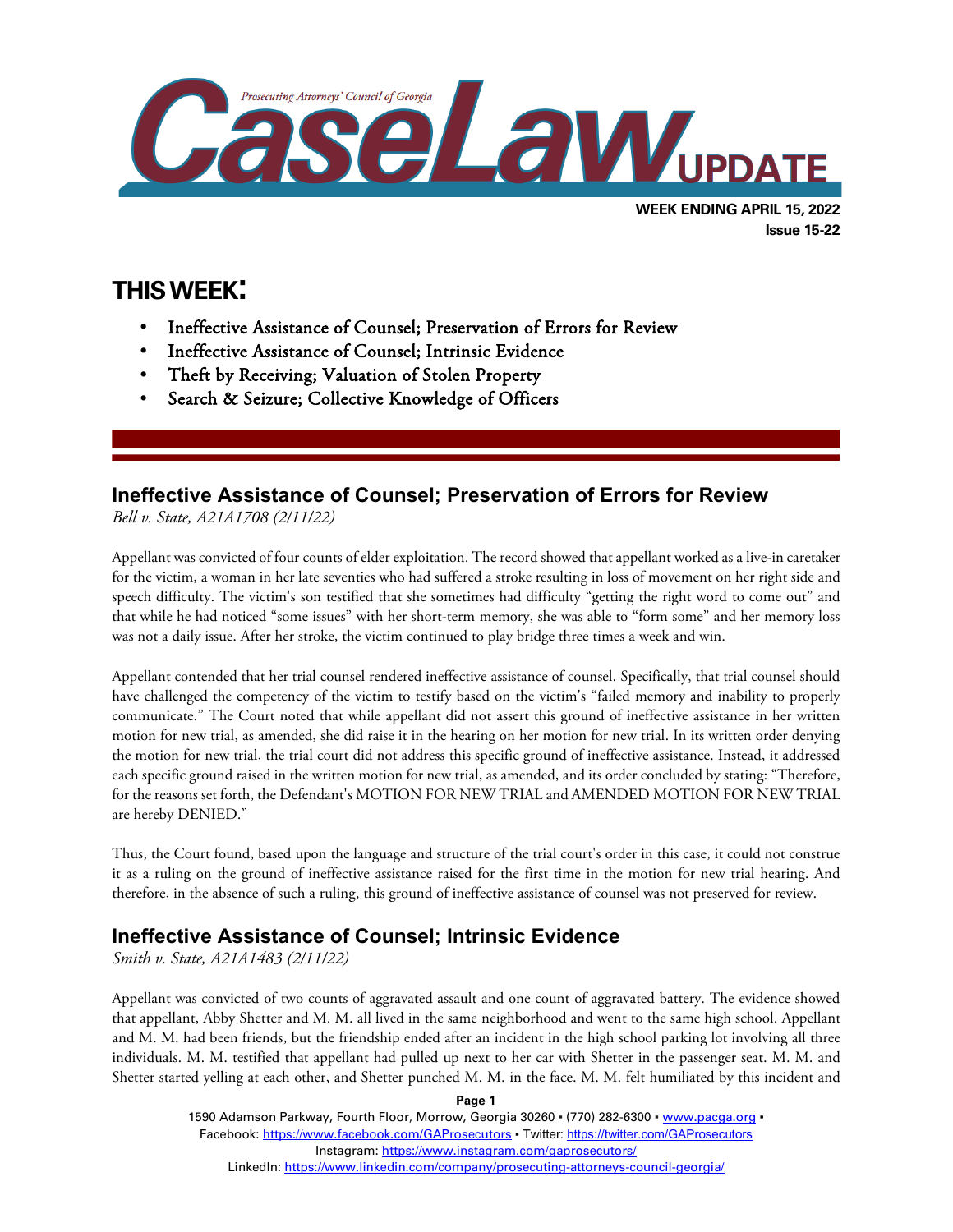

**Issue 15-22**

ultimately changed high schools. Appellant texted M. M. to apologize for his role in the incident, and M. M. responded that she no longer wanted him to message her and wanted him out of her life. M. M. testified that appellant was interested in her romantically, but when she did not return those feelings, appellant became aggressive and mean.

In July 2018, Shetter and appellant came to M. M.'s house and during the course of this incident, appellant used his vehicle to strike M. M.'s father, which led to the charges for which appellant was convicted

Appellant contended that his counsel provided ineffective assistance in failing to object to bad character and bolstering evidence, specifically with respect to testimony from M. M.'s father and appellant's father regarding the parking lot incident. The Court noted that the limitations and prohibition on "other acts" evidence set out in OCGA § 24-4-404 (b) do not apply to "intrinsic evidence." Evidence is intrinsic when it is (1) an uncharged offense arising from the same transaction or series of transactions as the charged offense; (2) necessary to complete the story of the crime; or (3) inextricably intertwined with the evidence regarding the charged offense. Evidence that explains the context of the crime is admissible if it forms an integral and natural part of an account of the crime or is necessary to complete the story of the crime for the jury.

And here, the Court found, the evidence regarding the parking lot incident was intrinsic to the offense: it explained the prior difficulties between M. M. and Shetter, why M. M. and her parents were upset with Smith, and the context surrounding the fight at M. M.'s residence. Thus, trial counsel was not deficient for failing to object to this testimony. Additionally, appellant cannot show prejudice, as testimony regarding the parking lot incident from victim's father and appellant's father was cumulative of already admitted testimony from M. M., and when appellant testified in his own defense, he testified to the parking lot incident as well.

#### **Theft by Receiving; Valuation of Stolen Property**

*Carswell v. State, A22A0131 (2/15/22)*

Appellant was convicted for felony theft by receiving stolen property. The indictment charged that appellant "did unlawfully receive and retain stolen property, to wit: 2008 Ford Econoline, of a value of at least \$5,000 but less than \$25,000 and the property of [the victim]; said property having been stolen from [the victim] and said accused should have known said property was stolen[.]" Appellant contended that because the State failed to prove the van had a value exceeding \$5,000, the trial court should have sentenced him for the misdemeanor offense of theft by receiving stolen property instead of the felony offense. The Court agreed.

OCGA § 16-8-7 (a) provides that "[a] person commits the offense of theft by receiving stolen property when he receives, disposes of, or retains stolen property which he knows or should know was stolen unless the property is received, disposed of, or retained with intent to restore it to the owner." While value is not an element of theft by receiving, it is relevant for the purpose of distinguishing between a misdemeanor and a felony for sentencing. The applicable sentence for theft by taking is governed by OCGA § 16-8-12 (a), which pertinently provides that a person convicted of that offense will be punished as for a misdemeanor except: "If the property which was the subject of the theft was at least \$5,000.00 in value but was less than \$25,000.00 in value, by imprisonment for not less than one nor more than ten years and, in the discretion of the trial judge, as for a misdemeanor." OCGA § 16-8-12 (a) (1) (B).

**Page 2**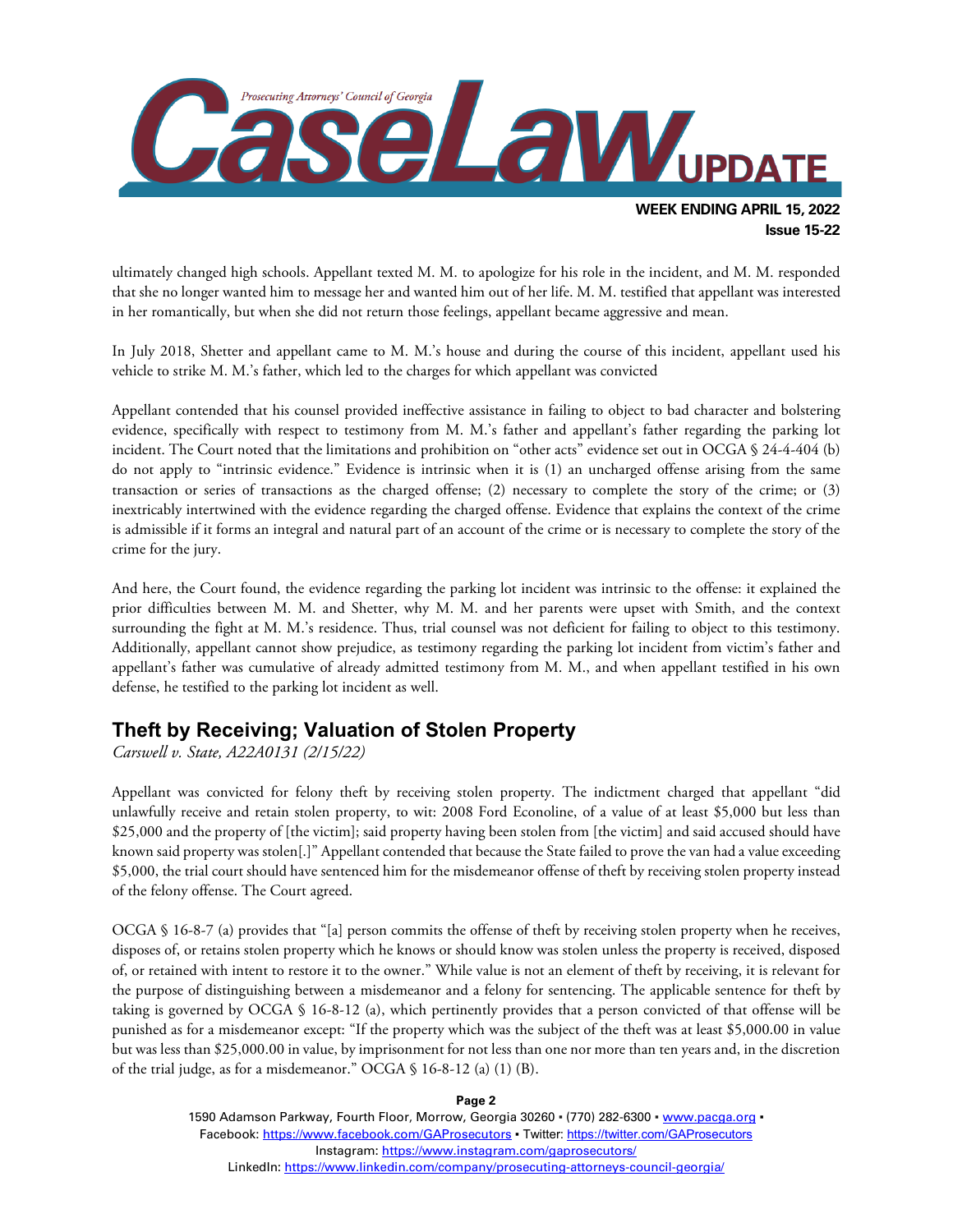

The Court stated that to establish the proper measure of value under OCGA § 16-8-12, the State must prove the fair cash market value either at the time and place of the theft or at any time during the receipt or concealment of the property. Direct proof of value is not essential in prosecutions for theft by taking, but proof of value may be shown by inference. In other words, circumstantial evidence is sufficient to establish value." Cost price, if coupled with other evidence, may be admitted as an element upon which an opinion may be formed as to the item's value. Examples of other evidence combined with the purchase price to support valuation include condition of the property, use history, and photographs. And the testimony of the owner of the value of stolen items based upon her experience in buying them, coupled with the jury's awareness of the value of "everyday objects," is sufficient to allow the jury to consider such opinion evidence and make reasonable deductions exercising their own knowledge and ideas. And here, the Court noted, the victim testified that she purchased the van for \$8,000, two-and-a-half years before appellant was arrested while in possession of the van, and the State presented documents showing the van was valued at \$2,990 at the time of trial, seven months after appellant was arrested. The State presented no other testimony or evidence at trial about the value of the van at the time it was stolen. Nor did it submit photographs of the van or "other evidence" regarding its condition or value.

Nevertheless, the State argued, it presented evidence that the van cost \$8,000 when it was purchased in 2015, that it was not damaged when it was recovered on November 24, 2017, and that it had a valuation of \$2,990 in May 2018. According to the State, this evidence "was sufficient for a reasonable trier of fact to find [appellant] guilty beyond a reasonable doubt of theft by receiving stolen property, and the State presented sufficient evidence from which the jury was authorized to determine that the fair market value of the stolen van was at least \$5,000." However, the Court held, the State's evidence failed to prove the fair cash market value either at the time and place of the theft or at any time during the receipt or concealment of the property. And, as appellant contended, the State did not explain how a valuation of \$2,990 tends to prove that a vehicle is worth at least \$5,000." Instead, the Court stated, it would require pure guesswork and speculation on the part of the jury to conclude that a vehicle purchased in April 2015 for \$8,000 and valued in May 2018 for \$2,990 would have a fair market value of at least \$5,000 in November 2017. Nevertheless, the Court held, while the State's evidence as to value was insufficient to support a felony theft by receiving conviction, it did support a misdemeanor theft by receiving. Accordingly, the Court vacated the felony conviction and remanded with direction that a conviction and sentence be entered for the misdemeanor offense.

#### **Search & Seizure; Collective Knowledge of Officers**

*Louallen v. State, A21A1418 (2/17/22)*

Appellant was convicted of trafficking in methamphetamine. He contended that the trial court erred in denying his motion to suppress. The Court disagreed.

Briefly stated, a trooper was on patrol in his vehicle when he received a radio contact from agents of the DEA regarding a suspect who had just picked up what the agents thought was illegal narcotics. The agents gave the trooper a description of the vehicle and stated that the agents were following the suspect. The trooper located the vehicle and the agents asked that the trooper stop the vehicle, which the trooper did after observing two traffic violations. Appellant was the sole occupant of the vehicle. After filling out a written warning, the trooper checked appellant's driver's license on his car computer and

> 1590 Adamson Parkway, Fourth Floor, Morrow, Georgia 30260 · (770) 282-6300 · [www.pacga.org](http://www.pacga.org/) · Facebook:<https://www.facebook.com/GAProsecutors> . Twitter[: https://twitter.com/GAProsecutors](https://twitter.com/GAProsecutors) Instagram[: https://www.instagram.com/gaprosecutors/](https://www.instagram.com/gaprosecutors/) LinkedIn:<https://www.linkedin.com/company/prosecuting-attorneys-council-georgia/>

#### **Page 3**